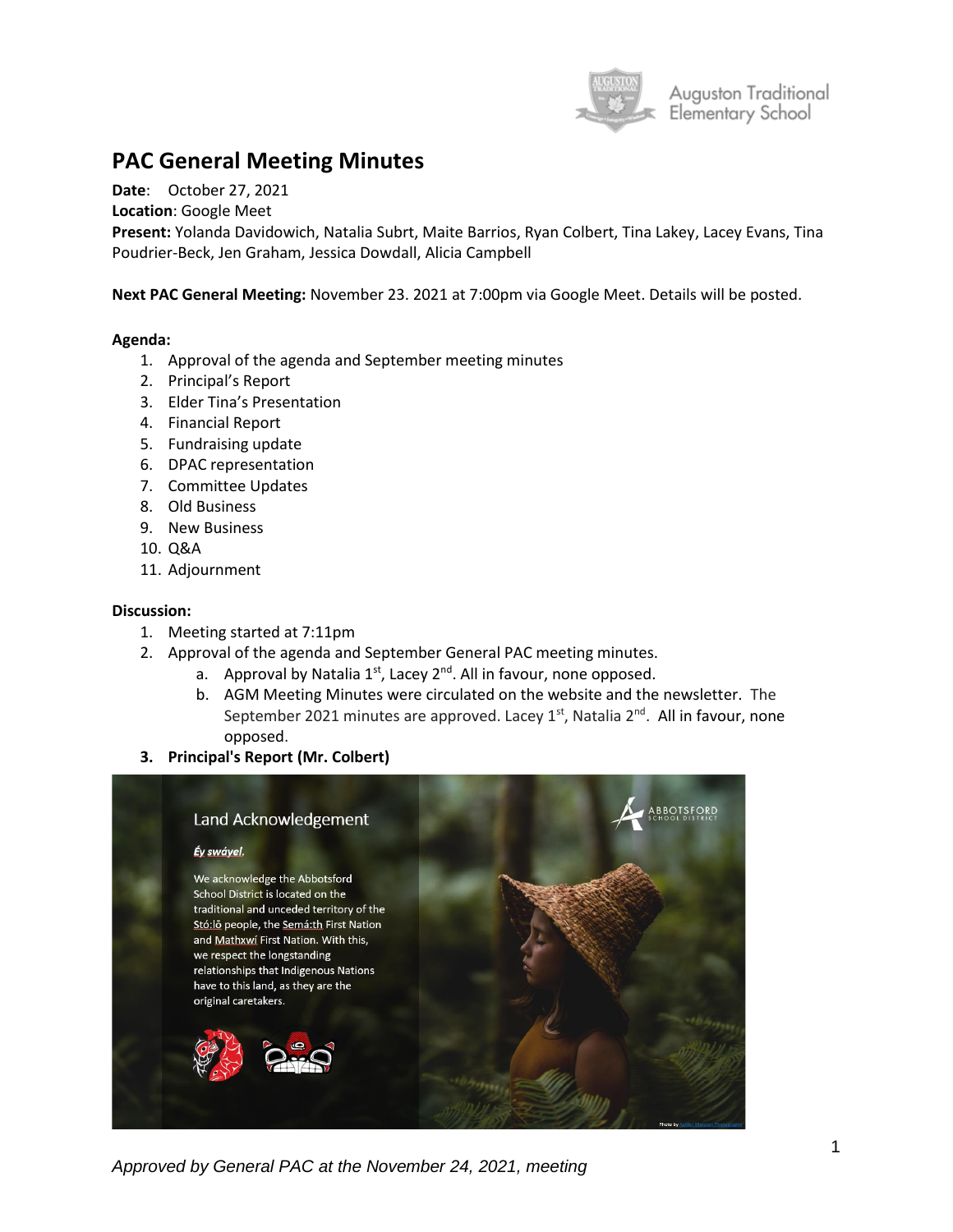

Auguston Traditional Elementary School

# **Our Commitment**

The Abbotsford School District acknowledges historical and ongoing injustices that Indigenous Peoples endure in Canada, and we accept responsibility as a public educational institution to contribute toward revealing and correcting miseducation as well as renewing respectful relationships with Indigenous communities through our teaching and community engagement.



ndigenous Education



- a. School Update
	- Gr. 4 FSA's in October: Almost complete
	- Field Trips: a few have been scheduled and more divisions talking about them
	- Cross Country/Soccer: great events!
	- Assemblies/PAC activities: Can have full student assemblies/with parents 1/2 capacity of gym
		- o Remembrance Day : Will be virtual
		- o Christmas Concert: it is unknown at this time whether it will proceed. The gym must still be at half capacity, the masks mandate is still on
- b. Financials
	- District Budget: \$5000 extra given to us because we spent the money that we had. Teachers got the money necessary for their classrooms; some upgrades were done in the school foyer.
	- Wish List
		- o 44% of people said outdoors for big ticket items
		- $\circ$  45% of people said books for classrooms for individual classroom items. The classroom library books are teacher-purchased for the most part, and could use new books, specifically diverse books.
- c. Quick thoughts:
	- Face to Face PAC Meetings can take place in person in November
	- PAC space: working on de-cluttering; have made some process
	- Traditional School Tenets. Update will be provided during the November meeting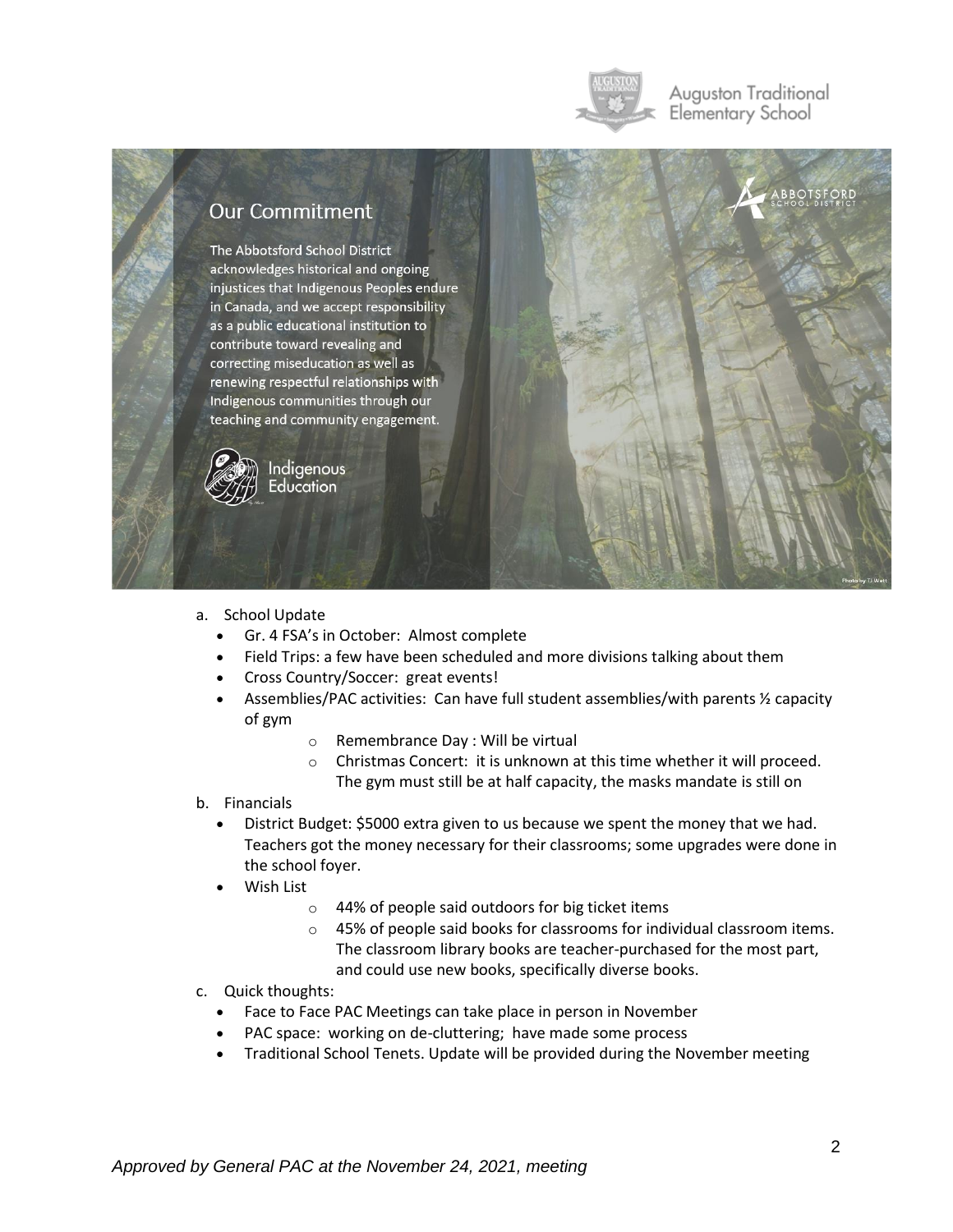

## **4. Elder Tina's Presentation**

- a. Elder Tina greeted meeting attendees in Haida language, which, when translated into English, means "I'm happy because I see you". Elder Tina is an Indigenous support worker. She works in ATES on Thursdays and Fridays, and at Upper Sumas on Mondays, Tuesdays and Wednesdays. She started at Auguston last year.
- b. Elder Tina is a survivor of the Sixties Scoop. The "Sixties Scoop" refers to the large-scale removal or "scooping" of [Indigenous](https://www.thecanadianencyclopedia.ca/en/article/aboriginal-people) children from their homes, communities and families of birth through the 1960s, and their subsequent adoption into predominantly non-Indigenous, middle-class families across the United States and Canada. Elder Tina was removed at 18 months of age when she was taken away from her birth parents. She lost her connection to the culture. She is grateful that she was finally able to reconnect with her culture and 10 siblings later on. ATES has a great community of staff and students. All teachers are onboard with building the program for ReconciliACTION. Elder Tina provides a welcoming environment for students and staff to explore the Indigenous culture and traditions. Downie Wenjack Fund focuses on reconciliation. To read more about the foundation and the story behind its founding please follow this link [https://downiewenjack.ca/.](https://downiewenjack.ca/)
- c. As a legacy school, ATES staff are seeking ways in which our community can achieve ReconciliACTION. Last year a book study began with teachers learning about the history of colonization of Canada from an Indigenous perspective. Speaking Our Truth: A Journey of Reconciliation is an easy to read book. 12 teachers attended tea time with Elder Tina to discuss issues and came up with ideas for their classes to raise awareness, do something that improves the lives of Indigenous people, and improve the relationship between Indigenous and non-Indigenous people.
- d. One of the things Elder Tina has done since she started working at ATES is to go through the library's collection of books written about Indigenous culture and traditions, or by Indigenous authors. There was one book about traditional stories catalogued in the Fairy Tales section of the library. The librarian worked with Elder Tina to re-catalog the books and put them into the Easy Readers section of the library, so that these books are easily available for ATES students to pick up on a weekly basis. The new room has been set up to make space for Indigenous study.
- e. In our school district, 5 support workers ordered post cards with beautiful graphics that bring awareness about the 60s communities. The postcards are addressed to the Prime Minister's office. The postcards bring awareness about lack of access to drinking water. Students will learn about and discuss the issue, write their thoughts on these postcards, which will then be mailed to the Prime Minister's office.
- f. Elder Tina has a massive impact on all students, staff and visitors. Her door is always open for students and staff to stop by and speak. There are teachers who are doing extra coursework though UofA "Indigenous cultural history in Canada" through the University of Alberta Faculty of Native Studies. The course is available for free through [Coursera.](https://www.coursera.org/learn/indigenous-canada) The staff visited Barrowtown Pump station and learned about the draining of Sumas Lake. They also visited the location of the Lynching of Louie Sam - the only lynching event in Canadian history.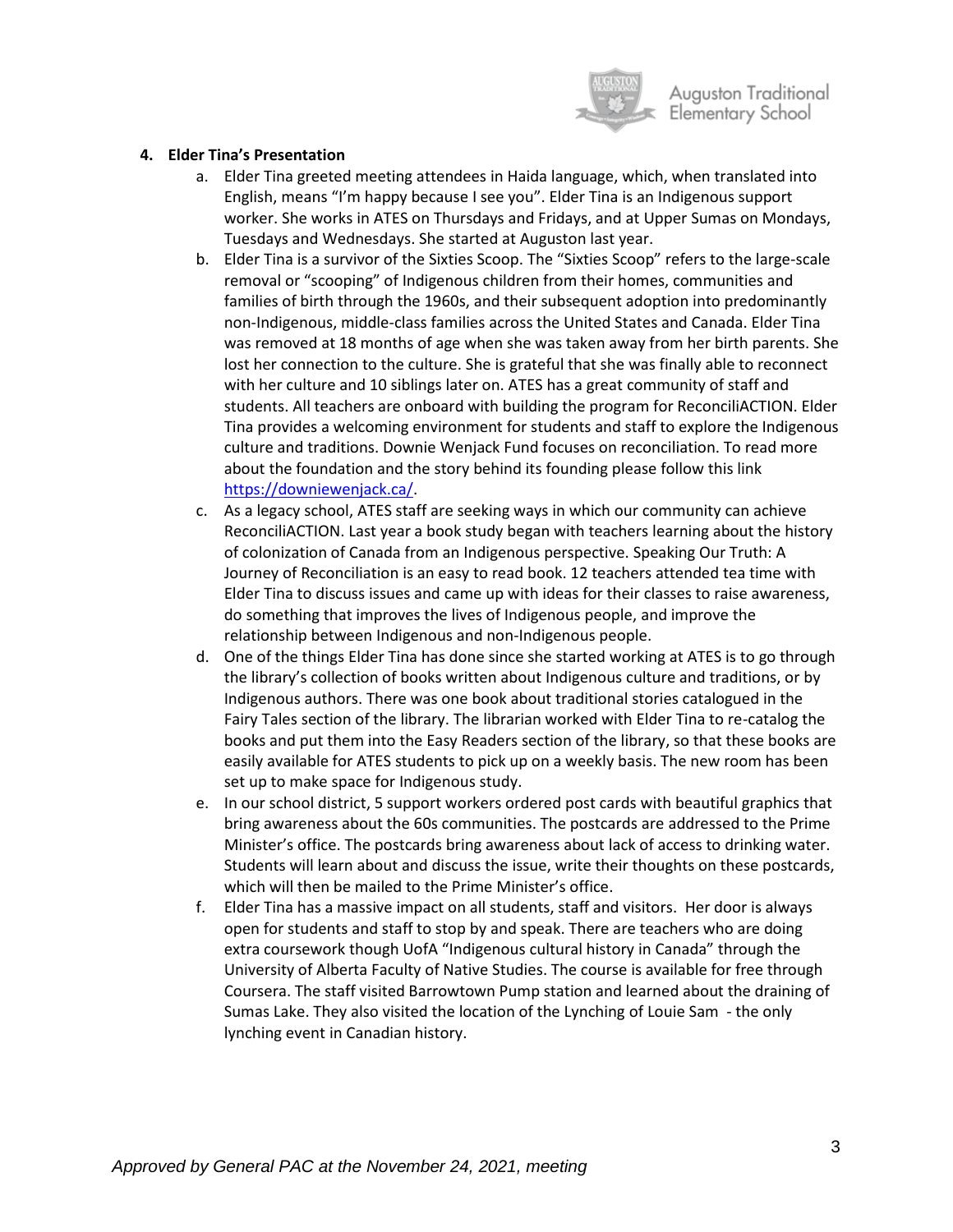

## **5. Financial Report- Tina**

a. No Updates to the Financial Report, since there are no transactions. Some cheques were written and a report will be provided at the next general meeting.

# **6. Fundraising- Jen G.**

- a. Neufeld farms fundraiser has closed. We raised a little over \$4,000 (our revenue was \$740).
- b. Virtual Scholastic book fair has been confirmed for Nov 15-29.

# **7. DPAC**

a. The position is still vacant. The role is to attend a monthly meeting and present an update to the ATES PAC on a monthly basis. If you're interested in this role, please email the Auguston PAC: [augustonpac@gmail.com](mailto:augustonpac@gmail.com) or send a message on Facebook.

# **8. Committee Updates/Needs**

- a. Traffic and Safety Report- Jessica
	- There are some dangerous driving behaviours, and it's rather disheartening to see what people are doing.
	- We have reached out to AbbyPD to enforce the by-laws.
	- District crossing guard situation doesn't work given our parking lot and intracommunity location of our school.
	- Other schools are also in a similar situation.
- b. Hot Lunch Lacey
	- October 28 hot lunch is tomorrow. Some criminal record checks didn't come through in time, therefore we are 4 volunteers short, but lunch monitors will help and some parents will do 2 classrooms.
- c. Yearbook
	- The interested person emailed Ryan. Louise will be in touch and get the yearbook rolling.

#### **9. Old Business**

- a. Playground Equipment
	- Mrs. Hildebrand is speaking with a SD person who can help with ATES getting a nonspeaking communication board. There is a concern about vandalism, but the cameras are going to be installed. We'll monitor for vandalism for the time-being.
- b. School Access is limited at this time and must be approved by Ryan C.
	- Approved volunteers can now come into the classroom and help.
- c. Orange Shirts Day.
	- The kids were wearing the shirts. It was well-received.
- d. Pumpkin Event
	- It was on October 27. The kids came home with pumpkins and the pictures were really good. We are happy we could make the pumpkin patch happen for them.
- e. In person meetings are limited to 25 people.